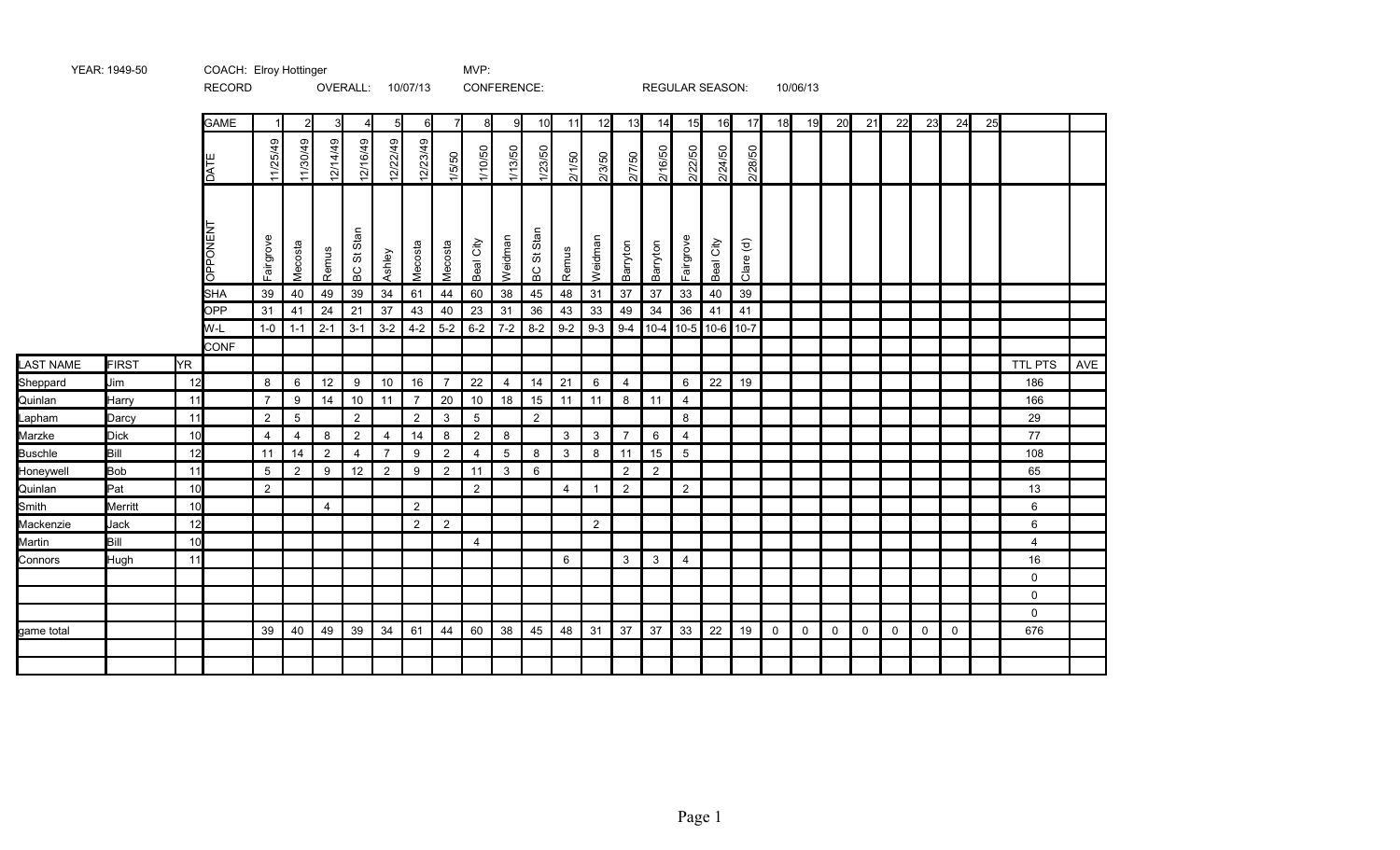|                  |              |     | <b>RECORD</b> |                |                |                | OVERALL:       |                | 09/11/13       |                |                | CONFERENCE:    |                   |                |                |                |                   | REGULAR SEASON: |                |                |                | 09/10/13        |                        |          |             |             |             |    |                |     |
|------------------|--------------|-----|---------------|----------------|----------------|----------------|----------------|----------------|----------------|----------------|----------------|----------------|-------------------|----------------|----------------|----------------|-------------------|-----------------|----------------|----------------|----------------|-----------------|------------------------|----------|-------------|-------------|-------------|----|----------------|-----|
|                  |              |     | <b>GAME</b>   |                | 2              | 3              |                | 5              | 6              |                | 81             | -91            | 10                | 11             | 12             | 13             | 14                | 15              | 16             | 17             | 18             | 19              | 20                     | 21       | 22          | 23          | 24          | 25 |                |     |
|                  |              |     | ш<br>DATI     | 11/30/48       | 12/10/48       | 12/14/48       | 12/17/48       | 12/22/48       | 12/27/48       | 12/29/48       | 12/30/48       | 1/5/49         | 1/12/49           | 1/19/49        | 1/26/49        | 2/2/49         | 2/4/49            | 2/9/49          | 2/15/49        | 2/18/49        | 2/22/49        | 2/24/49         | 3/3/49                 |          |             |             |             |    |                |     |
|                  |              |     | OPPONENT      | Weidman        | BC St Stan     | Mecosta        | Beaverton      | Beal City      | Ithaca         | City<br>Beal   | Mecosta        | Beaverton      | Joseph<br>5<br>БC | Blanchard      | Fairgrove      | Remus          | Stans<br>19<br>ВC | Mecosta         | Weidman        | Remus          | Blanchard      | Beal City       | Coleman <sub>(D)</sub> |          |             |             |             |    |                |     |
|                  |              |     | <b>SHA</b>    | 30             | 34             | 33             | 26             | 33             | 30             | 36             | 27             | 26             | 29                | 55             | 41             | 24             | 35                | 29              | 41             | 41             | 52             | 21              | 26                     |          |             |             |             |    |                |     |
|                  |              |     | OPP           | 49             | 19             | 39             | 54             | 13             | 39             | 34             | 35             | 25             | 55                | 16             | 21             | 36             | 26                | 28              | 62             | 48             | 47             | 41              | 32                     |          |             |             |             |    |                |     |
|                  |              |     | W-L<br>CONF   | $0 - 1$        | $1 - 1$        | $1 - 2$        | $1 - 3$        | $2 - 3$        | $2 - 4$        | $3 - 4$        | $3-5$          | $4 - 5$        | $4 - 6$           | $5-6$          | $6-6$          | $6 - 7$        | $7 - 7$           | $8 - 7$         | $8 - 8$        | $8-9$          | $9-9$          | $9-10$ 9-11     |                        |          |             |             |             |    |                |     |
| <b>LAST NAME</b> | <b>FIRST</b> | ŀΥR |               |                |                |                |                |                |                |                |                |                |                   |                |                |                |                   |                 |                |                |                |                 |                        |          |             |             |             |    | <b>TTL PTS</b> | AVE |
| <b>Buschle</b>   | Bill         | 11  |               | 0              | $\overline{5}$ | $\mathbf{3}$   | $\overline{2}$ | 6              | $\overline{2}$ | $\overline{7}$ | $\overline{4}$ |                | 8                 | 3              |                | $\overline{1}$ | $\mathbf 0$       | $\overline{2}$  | 12             | 11             | $\overline{4}$ | $\mathbf{3}$    | $\mathbf{3}$           |          |             |             |             |    | 77             |     |
| Marzke           | <b>Dick</b>  | 9   |               | $\overline{c}$ | $\overline{7}$ | $\overline{4}$ | 3              | 4              |                |                | $\overline{2}$ | $\overline{4}$ | 3                 | $\overline{7}$ | $\overline{7}$ | 3              | 3                 | -1              | $\overline{2}$ | $\mathbf 0$    | 11             | $\mathbf{3}$    | $\overline{2}$         |          |             |             |             |    | 68             |     |
| Sheppard         | Jim          | 11  |               | 13             | $\overline{4}$ | 11             | 10             | 6              | 18             | 9              | $\overline{7}$ | 6              | $\overline{7}$    | 25             | 16             | 12             | 16                | 13              | 14             | 19             | 19             | $5\phantom{.0}$ | 13                     |          |             |             |             |    | 243            |     |
| MacKenzie        | Jack         | 11  |               | 6              | $\overline{5}$ |                | 6              | $\overline{c}$ |                |                | $\overline{2}$ |                | -1                | 5              | 5              | $\overline{2}$ | 9                 | $\mathbf 0$     | 9              | 9              |                | $\overline{4}$  |                        |          |             |             |             |    | 66             |     |
| Connors          | Hugh         | 10  |               | 5              | 3              | $\mathbf{3}$   | 6              | $\overline{1}$ | 3              | $\overline{2}$ | $\overline{2}$ | $\overline{4}$ | 6                 | $\mathbf 0$    | $\overline{2}$ | $\mathbf{1}$   | $\mathbf 0$       | $\overline{4}$  |                |                |                | $\mathbf{1}$    | $\mathbf 0$            |          |             |             |             |    | 43             |     |
| Grisdale         | Tom          | 10  |               | $\overline{2}$ |                |                |                |                |                |                |                |                |                   |                |                |                |                   |                 |                |                |                |                 |                        |          |             |             |             |    | $\overline{2}$ |     |
| Smith            | Merritt      | 9   |               | $\overline{2}$ | $\bf 8$        | 10             |                | 12             | $\,6\,$        | 18             | 8              | 11             | $\overline{4}$    | $\overline{4}$ | 6              | $\overline{2}$ | $\overline{7}$    | 9               | $\overline{4}$ |                | 5              | $\mathbf 0$     | 8                      |          |             |             |             |    | 124            |     |
| Lapham           | Darcy        | 10  |               |                | 2              |                |                |                |                |                | $\overline{2}$ |                |                   | 9              | 4              | $\mathbf{1}$   |                   |                 |                | $\overline{2}$ |                |                 |                        |          |             |             |             |    | 20             |     |
| Verwey           | John         | 12  |               |                |                | 2              | $\overline{1}$ |                |                |                |                |                |                   | 2              | $\mathbf 1$    | 2              |                   |                 |                |                | $\mathbf{1}$   |                 |                        |          |             |             |             |    | 9              |     |
| Quinlan          | Pat          | 9   |               |                |                |                | $\overline{2}$ |                |                |                |                |                |                   |                |                |                |                   |                 |                |                |                | $\overline{2}$  |                        |          |             |             |             |    | 4              |     |
| Honeywell        | <b>Bob</b>   | 10  |               |                |                |                |                |                |                |                |                |                |                   |                |                |                |                   |                 |                |                | 12             | $\mathbf{3}$    |                        |          |             |             |             |    | 15             |     |
|                  |              |     |               |                |                |                |                |                |                |                |                |                |                   |                |                |                |                   |                 |                |                |                |                 |                        |          |             |             |             |    | $\mathbf 0$    |     |
|                  |              |     |               |                |                |                |                |                |                |                |                |                |                   |                |                |                |                   |                 |                |                |                |                 |                        |          |             |             |             |    | $\mathsf{O}$   |     |
|                  |              |     |               |                |                |                |                |                |                |                |                |                |                   |                |                |                |                   |                 |                |                |                |                 |                        |          |             |             |             |    | $\mathbf 0$    |     |
| game total       |              |     |               | 30             | 34             | 33             | 30             | 31             | 30             | 36             | 27             | 26             | 29                | 55             | 41             | 24             | 35                | 29              | 41             | 41             | 52             | 21              | 26                     | $\Omega$ | $\mathbf 0$ | $\mathbf 0$ | $\mathbf 0$ |    | 671            |     |
|                  |              |     |               |                |                |                |                |                |                |                |                |                |                   |                |                |                |                   |                 |                |                |                |                 |                        |          |             |             |             |    |                |     |
|                  |              |     |               |                |                |                |                |                |                |                |                |                |                   |                |                |                |                   |                 |                |                |                |                 |                        |          |             |             |             |    |                |     |

YEAR: 1948-49 COACH: MVP: ElroyHottinger/Selke

Page 2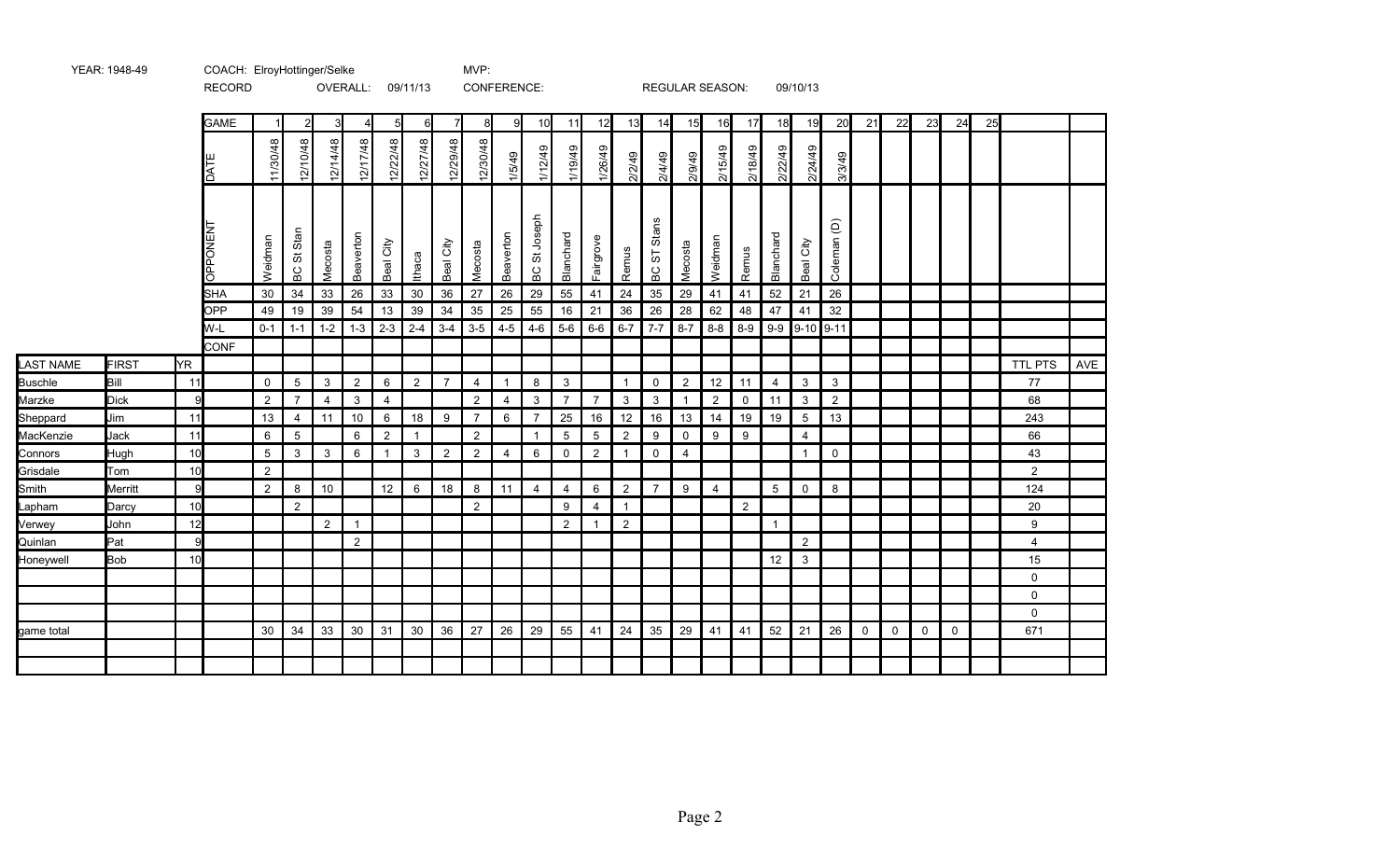|                |              |           | <b>RECORD</b>                        |                |                |                | OVERALL: 3-17  |                  |               |                         |               | CONFERENCE:      |                 |                |                |                                                  |         |         | REGULAR SEASON: 3-16                               |                |              |              |             |             |              |              |             |    |                |     |
|----------------|--------------|-----------|--------------------------------------|----------------|----------------|----------------|----------------|------------------|---------------|-------------------------|---------------|------------------|-----------------|----------------|----------------|--------------------------------------------------|---------|---------|----------------------------------------------------|----------------|--------------|--------------|-------------|-------------|--------------|--------------|-------------|----|----------------|-----|
|                |              |           | <b>GAME</b>                          |                | $\overline{2}$ | 31             | 4 <sub>l</sub> | $5 \blacksquare$ | 6             | 7                       | 8             | 9                | 10              | 11             | 12             | 13                                               | 14      | 15      | 16                                                 | 17             | 18           | 19           | 20          | 21          | 22           | 23           | 24          | 25 |                |     |
|                |              |           | DATI                                 | 11/28/47       | 12/10/47       | 12/17/47       | 12/29/47       |                  |               |                         | 1/6/48        | 1/21/48          | 1/28/48         | 1/30/48        | 2/3/48         | 2/11/48                                          | 2/18/48 | 2/20/48 | 2/24/48                                            |                | 84/48        |              |             |             |              |              |             |    |                |     |
|                |              |           | <b>PONENT</b><br>$\overline{\sigma}$ | Farwell        | Mecosta        | Beal City      | Harrison       | Crystal?         | Blanchard     | St Michael<br>6C        | Marion?       | St Michael<br>5C | Marion          | Farwell        | Remus          | James<br>$\overleftrightarrow{\mathrm{o}}$<br>ВC | Mecosta | Remus   | St James<br>BC                                     | Beal City      | City<br>Beal |              |             |             |              |              |             |    |                |     |
|                |              |           | <b>SHA</b><br>OPP                    | 25             | 17             | 14             | 18<br>54       | 27<br>34         | 22            | 25<br>31                | 15            | 20<br>29         | 17              | 30             | 17             | 22                                               | 23      | 28      | 19                                                 | 27             | 19           |              |             |             |              |              |             |    |                |     |
|                |              |           | W-L                                  | 40<br>$0 - 1$  | 33<br>$0-2$    | 15<br>$0 - 3$  | $0 - 4$        | $0-5$            | 19<br>$1 - 5$ | $1 - 6$                 | 59<br>$1 - 7$ | $1 - 9$          | 30              | 29             | 47             | 44                                               | 40      | 31      | 40<br>1-10 2-11 2-12 2-13 2-14 2-15 2-16 3-16 3-17 | 25             | 21           |              |             |             |              |              |             |    |                |     |
|                |              |           | <b>CONF</b>                          |                |                |                |                |                  |               |                         |               |                  |                 |                |                |                                                  |         |         |                                                    |                |              |              |             |             |              |              |             |    |                |     |
| LAST NAME      | <b>FIRST</b> | <b>YR</b> |                                      |                |                |                |                |                  |               |                         |               |                  |                 |                |                |                                                  |         |         |                                                    |                |              |              |             |             |              |              |             |    | <b>TTL PTS</b> | AVE |
| <b>Buschle</b> | Bill         | 10        |                                      | 8              | $\mathbf{1}$   |                | $\mathbf{1}$   |                  |               | $\overline{7}$          |               | 3                | $\overline{1}$  | 11             | $\mathbf{3}$   | $\mathbf{3}$                                     |         |         | $5\phantom{.0}$                                    | $\,6\,$        |              |              |             |             |              |              |             |    | 49             |     |
| Connors        | Leon (Red)   | 11        |                                      | $\overline{4}$ | $\mathbf{1}$   | $\overline{2}$ |                |                  |               | 2                       |               | $\overline{c}$   |                 |                |                |                                                  |         |         |                                                    |                |              |              |             |             |              |              |             |    | 11             |     |
| Sheppard       | Jim          | 10        |                                      | $\overline{7}$ | $\overline{2}$ | $\overline{7}$ | 9              |                  | 9             |                         |               | 9                | 4               | 8              | 5              | 14                                               |         | 11      | 5                                                  | 12             |              |              |             |             |              |              |             |    | 102            |     |
| Theisen        | Jim or Bob   |           |                                      | $\overline{4}$ | $\overline{4}$ |                |                |                  |               | 3                       |               | 2                | $5\overline{)}$ | 9              | $\overline{2}$ |                                                  |         |         | $\overline{2}$                                     | $\overline{7}$ |              |              |             |             |              |              |             |    | 38             |     |
| McShea         | Ed           | 10        |                                      |                |                |                |                |                  |               | $\overline{2}$          |               | $\mathbf{1}$     | $\overline{1}$  | $\overline{2}$ | $\overline{2}$ | $\overline{1}$                                   |         |         |                                                    |                |              |              |             |             |              |              |             |    | 9              |     |
| Dibble         | Jack         | 10        |                                      | $\overline{2}$ |                |                | $\overline{2}$ |                  |               |                         |               |                  | $\overline{1}$  |                | $\overline{7}$ |                                                  |         |         |                                                    |                |              |              |             |             |              |              |             |    | 12             |     |
| MacKenzie      | Jack         | 10        |                                      |                | 9              | 4              | $\overline{4}$ |                  |               | 10                      |               | 3                | 5               |                | $\overline{4}$ | 4                                                | 11      |         | 4                                                  |                |              |              |             |             |              |              |             |    | 58             |     |
| Deni           | Louie        | 10        |                                      |                |                | $\mathbf{1}$   | $\overline{2}$ |                  |               | $\overline{\mathbf{1}}$ |               |                  |                 |                |                |                                                  |         |         |                                                    |                |              |              |             |             |              |              |             |    | $\overline{4}$ |     |
| Verwey         | John         | 11        |                                      |                |                |                |                |                  |               |                         |               |                  |                 |                |                |                                                  |         |         | $\overline{2}$                                     |                |              |              |             |             |              |              |             |    | $\overline{a}$ |     |
| Hall           | Bill         | 10        |                                      |                |                |                |                |                  |               |                         |               |                  |                 |                |                |                                                  |         |         | $\mathbf 1$                                        |                |              |              |             |             |              |              |             |    | $\overline{1}$ |     |
|                |              |           |                                      |                |                |                |                |                  |               |                         |               |                  |                 |                |                |                                                  |         |         |                                                    |                |              |              |             |             |              |              |             |    | 0              |     |
|                |              |           |                                      |                |                |                |                |                  |               |                         |               |                  |                 |                |                |                                                  |         |         |                                                    |                |              |              |             |             |              |              |             |    | 0              |     |
|                |              |           |                                      |                |                |                |                |                  |               |                         |               |                  |                 |                |                |                                                  |         |         |                                                    |                |              |              |             |             |              |              |             |    | $\mathbf 0$    |     |
|                |              |           |                                      |                |                |                |                |                  |               |                         |               |                  |                 |                |                |                                                  |         |         |                                                    |                |              |              |             |             |              |              |             |    | 0              |     |
| game total     |              |           |                                      | 25             | 17             | 14             | 18             | $\mathbf 0$      | 9             | 25                      | 0             | 20               | 17              | 30             | 23             | 22                                               | 11      | 11      | 19                                                 | 25             | $\mathbf 0$  | $\mathsf{O}$ | $\mathbf 0$ | $\mathbf 0$ | $\mathsf{O}$ | $\mathsf{O}$ | $\mathbf 0$ |    | 286            |     |
|                |              |           |                                      |                |                |                |                |                  |               |                         |               |                  |                 |                |                |                                                  |         |         |                                                    |                |              |              |             |             |              |              |             |    |                |     |
|                |              |           |                                      |                |                |                |                |                  |               |                         |               |                  |                 |                |                |                                                  |         |         |                                                    |                |              |              |             |             |              |              |             |    |                |     |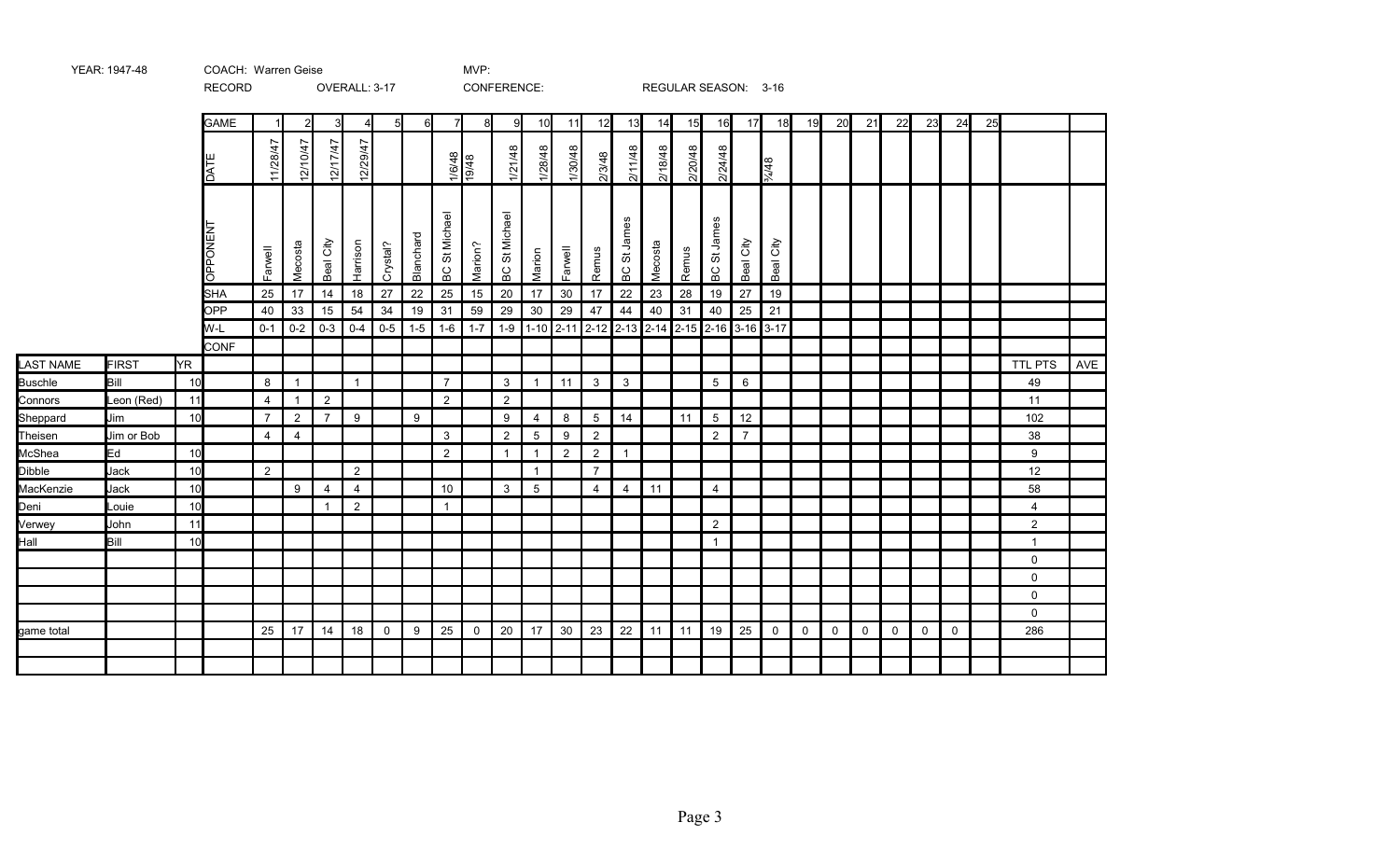|             |                                    |           | <b>RECORD</b>   |              |                |                | UVERALL. 0-1                            |                |             |                | <b>CONFERENCE.</b>      |                |            |         |                     |                 |             | REGULAR SEASUIY. 0-0 |             |             |             |             |             |             |                |                |
|-------------|------------------------------------|-----------|-----------------|--------------|----------------|----------------|-----------------------------------------|----------------|-------------|----------------|-------------------------|----------------|------------|---------|---------------------|-----------------|-------------|----------------------|-------------|-------------|-------------|-------------|-------------|-------------|----------------|----------------|
|             |                                    |           | <b>GAME</b>     | 11           | $\overline{2}$ | 3              | 4 <sup>1</sup>                          | 5 <sub>l</sub> | $6 \mid$    | 71             | 8 <sup>1</sup>          | 9              | 10         | 11      | 12                  | 13              | 14          | 15                   | 16          | 17          | 18          | 19          | 20          | 21          |                |                |
|             |                                    |           | <b>DATE</b>     | 12/12/46     | 1/3/47         | 1/10/47        | 1/16/47                                 |                | 1/28/47     | 2/7/47         | 2/11/47                 | 2/18/47        | 2/21/47    |         |                     | 2/28/47<br>%/47 |             |                      |             |             |             |             |             |             |                |                |
|             |                                    |           | <b>LN3NOddO</b> | Beal City    | Remus          | St Mary<br>6C  | James<br>$\rm \widetilde{\sigma}$<br>PC | Mecosta        | Farwell     | Beal City      | Merrill Sacred<br>Heart | Remus          | BC St Mary | Mecosta | Farwell             | Farwell         |             |                      |             |             |             |             |             |             |                |                |
|             |                                    |           | <b>SHA</b>      | 26           | 13             | 33             | 22                                      | 39             | 16          | 29             | 35                      | 19             | 18         | 32      | 21                  | 8               |             |                      |             |             |             |             |             |             |                |                |
|             |                                    |           | <b>OPP</b>      | 19           | 36             | 19             | 45                                      | 32             | 33          | 19             | 30                      | 41             | 26         | 29      | 23                  | 22              |             |                      |             |             |             |             |             |             |                | <b>I</b> lrish |
|             |                                    |           | W-L             | $1-0$        | $1 - 1$        | $2 - 1$        | $2 - 2$                                 | $3-2$          | $3 - 3$     | $4 - 3$        | $5-3$                   | $5-4$          | $5-5$      | $5-6$   | $6-6$               | $6 - 7$         |             |                      |             |             |             |             |             |             |                | Whisper        |
|             |                                    |           | <b>CONF</b>     |              |                |                |                                         |                |             |                |                         |                |            |         |                     |                 |             |                      |             |             |             |             |             |             |                | recorded       |
| LAST NAME   | <b>FIRST</b>                       | <b>YR</b> |                 |              |                |                |                                         |                |             |                |                         |                |            |         |                     |                 |             |                      |             |             |             |             |             |             | TTL PTS        | AVE points     |
| Wohlscheid  | <b>Bob</b>                         | 12        |                 | 6            | $\overline{2}$ | 8              | 3                                       | 8              |             | 12             | $\overline{7}$          | $\overline{2}$ | 6          |         | 3                   |                 |             |                      |             |             |             |             |             |             | 57             | 65             |
| Kipfmueller | Leo                                | 11        |                 |              |                |                |                                         |                |             |                | $\overline{2}$          |                |            |         |                     |                 |             |                      |             |             |             |             |             |             | $\overline{2}$ | $\overline{2}$ |
| Claus       | Maury                              | 12        |                 | 17           | $\overline{7}$ | 10             | $\overline{7}$                          | 17             |             | 5              | 13                      | $\mathsf 3$    | 5          |         | 8                   | $\mathbf{3}$    |             |                      |             |             |             |             |             |             | 95             | $107$          |
| Stovak      | <b>Bob</b>                         | 12        |                 | 2            |                |                | $\overline{4}$                          |                |             | $\mathbf{1}$   | 2                       | $\mathbf{1}$   |            |         |                     |                 |             |                      |             |             |             |             |             |             | 10             | 14             |
| Connors     | Leon (Red)                         | 11        |                 |              |                | $\overline{7}$ |                                         | 3              |             |                |                         |                |            |         |                     |                 |             |                      |             |             |             |             |             |             | 10             | 12<br>12       |
| Lapham      | Paul                               | 12        |                 | $\mathbf{1}$ |                |                |                                         |                |             | $\overline{4}$ | $\mathbf{1}$            | $\mathbf{1}$   |            |         | 2                   |                 |             |                      |             |             |             |             |             |             | 9              | 10             |
| McNerney    | <b>Dick</b>                        | 12        |                 |              | $\mathbf{1}$   | $\overline{4}$ | $\overline{2}$                          | 5              |             | $\overline{7}$ |                         | 12             |            |         |                     |                 |             |                      |             |             |             |             |             |             | 12<br>67       | 69             |
| Sheppard    | Jim or Jack? $\vert$ 9 12<br>Jerry | 12        |                 |              | 3              | 4              | 6                                       | 6              |             |                | 10                      |                | 2<br>5     | 15      | $\overline{2}$<br>6 |                 |             |                      |             |             |             |             |             |             | 11             | 13             |
| Sheehan     |                                    |           |                 |              |                |                |                                         |                |             |                |                         |                |            |         |                     |                 |             |                      |             |             |             |             |             |             | $\mathbf 0$    |                |
|             |                                    |           |                 |              |                |                |                                         |                |             |                |                         |                |            |         |                     |                 |             |                      |             |             |             |             |             |             | $\mathbf 0$    |                |
|             |                                    |           |                 |              |                |                |                                         |                |             |                |                         |                |            |         |                     |                 |             |                      |             |             |             |             |             |             | 0              |                |
|             |                                    |           |                 |              |                |                |                                         |                |             |                |                         |                |            |         |                     |                 |             |                      |             |             |             |             |             |             | $\mathbf 0$    |                |
|             |                                    |           |                 |              |                |                |                                         |                |             |                |                         |                |            |         |                     |                 |             |                      |             |             |             |             |             |             | $\mathbf 0$    |                |
| game total  |                                    |           |                 | 26           | 13             | 33             | 22                                      | 39             | $\mathbf 0$ | 29             | 35                      | 19             | 18         | 15      | 21                  | $\mathbf{3}$    | $\mathbf 0$ | $\mathbf 0$          | $\mathbf 0$ | $\mathbf 0$ | $\mathbf 0$ | $\mathbf 0$ | $\mathbf 0$ | $\mathbf 0$ | 273            |                |
|             |                                    |           |                 |              |                |                |                                         |                |             |                |                         |                |            |         |                     |                 |             |                      |             |             |             |             |             |             |                |                |
|             |                                    |           |                 |              |                |                |                                         |                |             |                |                         |                |            |         |                     |                 |             |                      |             |             |             |             |             |             |                |                |
|             |                                    |           |                 |              |                |                |                                         |                |             |                |                         |                |            |         |                     |                 |             |                      |             |             |             |             |             |             |                |                |

RECORD OVERALL: 6-7 CONFERENCE: REGULAR SEASON: 6-6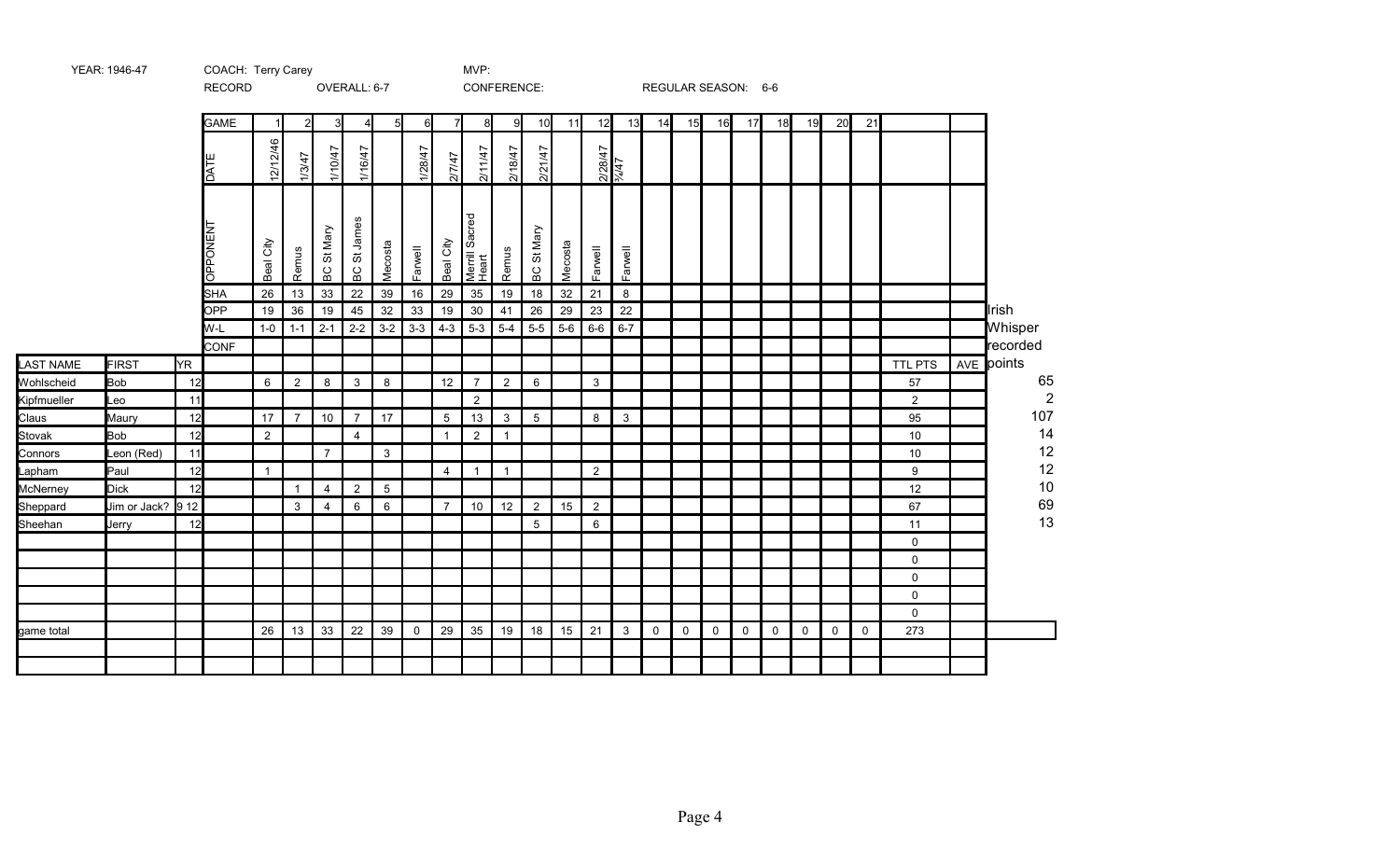|                  |              |     | <b>RECORD</b>   |                        |          |                    | OVERALL: 3-13   |                      |                     |             |                | CONFERENCE:        |         |                |                |                 |                    |                           | REGULAR SEASON: 3-12 |             |             |             |             |             |             |              |             |    |                |     |
|------------------|--------------|-----|-----------------|------------------------|----------|--------------------|-----------------|----------------------|---------------------|-------------|----------------|--------------------|---------|----------------|----------------|-----------------|--------------------|---------------------------|----------------------|-------------|-------------|-------------|-------------|-------------|-------------|--------------|-------------|----|----------------|-----|
|                  |              |     | <b>GAME</b>     |                        | っ        | 3                  | 4               | 5                    | 6                   | 7           | 8              | 91                 | 10      | 11             | 12             | 13              | 14                 | 15                        | 16                   | 17          | 18          | 19          | 20          | 21          | 22          | 23           | 24          | 25 |                |     |
|                  |              |     | DATE            | 12/7/45                | 12/14/45 | 12/21/45           | 1/8/46          | 1/18/46              | 1/25/46             | 1/28/46     | 2/1/46         | 2/5/46             | 2/8/46  | 2/12/46        | 2/15/46        | 2/19/46         | 2/22/46            | 3/1/46                    | 3/7/46               |             |             |             |             |             |             |              |             |    |                |     |
|                  |              |     | <b>DPPONENT</b> | St Mary<br>City<br>Bay | Marion   | St Mary<br>saginaw | Sag St Andrews  | City St James<br>keg | Andrews<br>ö<br>Sag | Remus       | Farwell        | St Mary<br>wanipas | marion  | Mecosta        | Farwell        | Remus           | arthur Hill<br>Sag | St Mary<br>City<br>Bay    | Clare                |             |             |             |             |             |             |              |             |    |                |     |
|                  |              |     | <b>SHA</b>      | 18                     | 19       | 17                 | 21              | 25                   | 33                  | 31          | 24             |                    | 28      | 34             | 18             | 19              | 24                 | 27                        | 20                   |             |             |             |             |             |             |              |             |    |                |     |
|                  |              |     | OPP             | 16                     | 23       | 48                 | 37              | 34                   | 28                  | 46          | 13             |                    | 36      | 41             | 19             | 28              | 32                 | 32                        | 34                   |             |             |             |             |             |             |              |             |    |                |     |
|                  |              |     | W-L             | $1-0$                  | $1 - 1$  | $1 - 2$            | $1-3$           | $1 - 4$              | $2 - 4$             | $2 - 5$     | $3-5$          | $3-6$              | $3 - 7$ | $3 - 8$        |                |                 |                    | $3-9$ 3-10 3-11 3-12 3-13 |                      |             |             |             |             |             |             |              |             |    |                |     |
| <b>LAST NAME</b> | <b>FIRST</b> | YR. | <b>CONF</b>     |                        |          |                    |                 |                      |                     |             |                |                    |         |                |                |                 |                    |                           |                      |             |             |             |             |             |             |              |             |    | <b>TTL PTS</b> | AVE |
| Deibel           | Chuck        | 12  |                 | 2                      | 6        |                    | $\overline{1}$  | $5\phantom{.0}$      | 6                   |             | $\overline{1}$ | $\overline{1}$     |         | 5              | $\overline{4}$ | 3               | $\overline{2}$     |                           |                      |             |             |             |             |             |             |              |             |    | 36             |     |
| Claus            | Maurice      | 11  |                 | 2                      |          |                    | $\mathbf{3}$    | $\overline{4}$       |                     |             |                | 4                  | 8       |                |                |                 |                    |                           |                      |             |             |             |             |             |             |              |             |    | 21             |     |
| MacDonnell       | Bill         | 12  |                 | $\overline{2}$         | 9        |                    | $\overline{2}$  | $\overline{5}$       | 15                  |             |                | 8                  | 9       | $\overline{7}$ | $\overline{4}$ | 10 <sub>1</sub> | 12                 |                           |                      |             |             |             |             |             |             |              |             |    | 83             |     |
| Garvin           | Bill         |     |                 | 8                      |          | $\overline{2}$     |                 | $\overline{4}$       |                     |             |                |                    |         | $\mathbf{1}$   | 3              |                 |                    |                           |                      |             |             |             |             |             |             |              |             |    | 18             |     |
| Connors          | Leon         | 10  |                 | 2                      |          |                    |                 |                      |                     |             | $\overline{4}$ |                    |         |                |                | $\overline{2}$  | $\overline{4}$     |                           |                      |             |             |             |             |             |             |              |             |    | 12             |     |
| MacNamara        | Ray          | 11  |                 |                        |          | $\overline{7}$     | $5\phantom{.0}$ | $5\overline{)}$      | 6                   |             |                | 8                  |         |                | $\overline{4}$ | 3               | $\overline{2}$     | $6\phantom{1}$            |                      |             |             |             |             |             |             |              |             |    | 46             |     |
| Sheppard         | Jack         | 11  |                 | $\overline{2}$         |          | 3                  | 10              |                      | 2                   |             |                |                    |         |                |                |                 |                    |                           |                      |             |             |             |             |             |             |              |             |    | 17             |     |
| Campbell         | Jim          | 12  |                 |                        |          | 5                  |                 | $\overline{2}$       | $\overline{4}$      |             | 8              |                    | 8       | 5              | $\overline{4}$ | $\overline{2}$  | 5                  | 2                         |                      |             |             |             |             |             |             |              |             |    | 45             |     |
| King             | <b>Dick</b>  | 12  |                 |                        |          |                    |                 |                      |                     |             |                | $\overline{2}$     | 8       |                |                | $\overline{4}$  | $\overline{4}$     | $6\phantom{.}6$           |                      |             |             |             |             |             |             |              |             |    | 24             |     |
| Wohlscheid       | <b>Bob</b>   | 11  |                 |                        |          |                    |                 |                      |                     |             |                |                    |         |                |                |                 |                    |                           |                      |             |             |             |             |             |             |              |             |    | $\mathbf 0$    |     |
| Lapham           | Paul         | 11  |                 |                        |          |                    |                 |                      |                     |             |                |                    |         |                |                |                 |                    |                           |                      |             |             |             |             |             |             |              |             |    | $\mathbf 0$    |     |
|                  |              |     |                 |                        |          |                    |                 |                      |                     |             |                |                    |         |                |                |                 |                    |                           |                      |             |             |             |             |             |             |              |             |    | 0              |     |
|                  |              |     |                 |                        |          |                    |                 |                      |                     |             |                |                    |         |                |                |                 |                    |                           |                      |             |             |             |             |             |             |              |             |    | 0              |     |
|                  |              |     |                 |                        |          |                    |                 |                      |                     |             |                |                    |         |                |                |                 |                    |                           |                      |             |             |             |             |             |             |              |             |    | $\mathsf{O}$   |     |
| game total       |              |     |                 | 18                     | 15       | 17                 | 21              | 25                   | 33                  | $\mathbf 0$ | 13             | 23                 | 33      | 18             | 19             | 24              | 29                 | 14                        | $\mathbf 0$          | $\mathbf 0$ | $\mathbf 0$ | $\mathbf 0$ | $\mathbf 0$ | $\mathbf 0$ | $\mathbf 0$ | $\mathsf{O}$ | $\mathbf 0$ |    | 302            |     |
|                  |              |     |                 |                        |          |                    |                 |                      |                     |             |                |                    |         |                |                |                 |                    |                           |                      |             |             |             |             |             |             |              |             |    |                |     |
|                  |              |     |                 |                        |          |                    |                 |                      |                     |             |                |                    |         |                |                |                 |                    |                           |                      |             |             |             |             |             |             |              |             |    |                |     |

YEAR: 1945-46 COACH: COACH: MVP: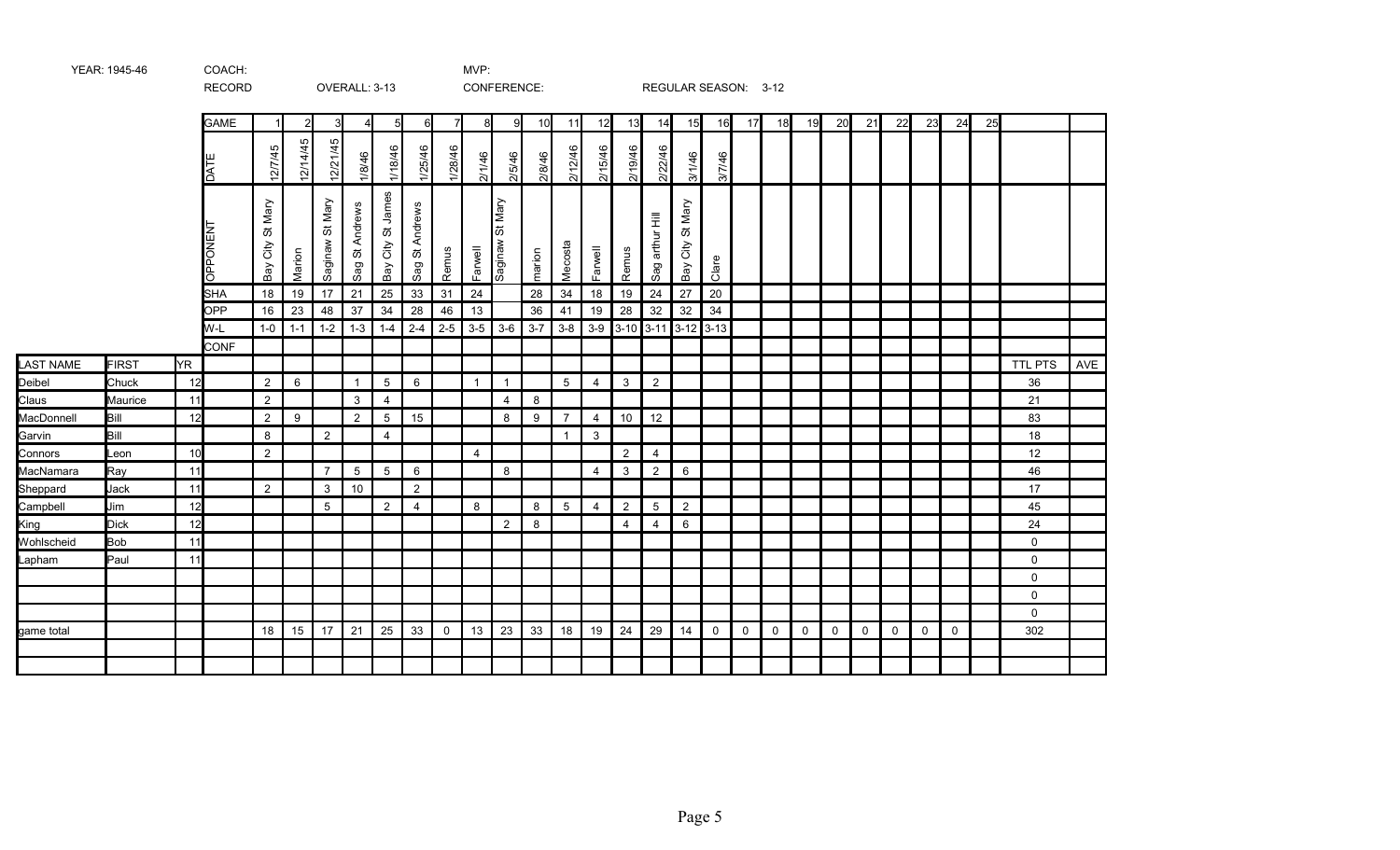|            |              |           | <b>RECORD</b>         |              |                |                | OVERALL: 12-5  |                  |                |                |                | CONFERENCE:   |               |                |              |                |                |                    | REGULAR SEASON: 10-4          |             |    |             |    |              |             |    |              |    |                |     |
|------------|--------------|-----------|-----------------------|--------------|----------------|----------------|----------------|------------------|----------------|----------------|----------------|---------------|---------------|----------------|--------------|----------------|----------------|--------------------|-------------------------------|-------------|----|-------------|----|--------------|-------------|----|--------------|----|----------------|-----|
|            |              |           | <b>GAME</b>           |              | $\mathbf{2}$   | 3 <sup>l</sup> | 41             | $5 \blacksquare$ | 6              | $\overline{7}$ | 8              | 9             | 10            | 11             | 12           | 13             | 14             | 15                 | 16                            | 17          | 18 | 19          | 20 | 21           | 22          | 23 | 24           | 25 |                |     |
|            |              |           | <b>JATE</b>           | 7711144      | 12/8/44        | 12/19/44       | 1/5/45         | 1/12/45          | 1/17/45        | 1/23/45        | 1/25/45        | 1/30/45       | 2/2/45        | 2/9/45         | 2/13/45      | 2/16/45        | 2/26/13        |                    |                               |             |    |             |    |              |             |    |              |    |                |     |
|            |              |           | <b>OPPONEN</b><br>SHA | Marion<br>44 | Merrill<br>39  | Mecosta<br>40  | Shepherd<br>32 | Midland<br>25    | Weidman<br>35  | Shepherd<br>33 | Mecosta<br>45  | Merrill<br>31 | Farwell<br>36 | Weidman<br>28  | Marion<br>35 | Farwell        | Midland<br>21  | City<br>Beal<br>25 | Farwell<br>33                 |             |    |             |    |              |             |    |              |    |                |     |
|            |              |           | OPP                   | 20           | 13             | 36             | 22             | 23               | 31             | 40             | 13             | 27            | 20            | 46             | 22           | 33<br>42       | $30\,$         | 12                 | 29                            |             |    |             |    |              |             |    |              |    |                |     |
|            |              |           | W-L                   | $1-0$        | $2 - 0$        | $3-0$          | $4-0$          | $5-0$            | $6-0$          | $6 - 1$        | $7 - 1$        | $8 - 1$       | $9 - 1$       | $9 - 2$        |              |                |                |                    | 10-2 10-3 10-4 11-4 12-4 12-5 |             |    |             |    |              |             |    |              |    |                |     |
|            |              |           | <b>CONF</b>           |              |                |                |                |                  |                |                |                |               |               |                |              |                |                |                    |                               |             |    |             |    |              |             |    |              |    |                |     |
| LAST NAME  | <b>FIRST</b> | <b>YR</b> |                       |              |                |                |                |                  |                |                |                |               |               |                |              |                |                |                    |                               |             |    |             |    |              |             |    |              |    | TTL PTS        | AVE |
| Sheppard   | Bill         | 11        |                       | 15           | 16             | $\overline{2}$ | 13             | 13               | 15             | 11             | 9              |               | 2             |                |              | 21             | 8              |                    | 16                            |             |    |             |    |              |             |    |              |    | 141            |     |
| Sheppard   | Jack         | 10        |                       | 10           | 6              |                |                |                  |                |                | 23             |               | 15            | $\overline{2}$ |              | $\overline{4}$ | $\overline{2}$ |                    | 12                            |             |    |             |    |              |             |    |              |    | 74             |     |
| King       | <b>Dick</b>  | 11        |                       | 8            | $\mathbf{1}$   |                | 11             | $\mathbf{3}$     | 9              |                | 2              |               |               |                |              |                | $\overline{4}$ |                    |                               |             |    |             |    |              |             |    |              |    | 38             |     |
| MacNamara  | Ray          | 10        |                       |              |                | $\overline{2}$ | 4              | $\overline{2}$   |                |                | $\overline{7}$ |               |               |                |              |                |                |                    |                               |             |    |             |    |              |             |    |              |    | 15             |     |
| Campbell   | Jim          | 11        |                       |              | $\overline{2}$ |                |                |                  |                |                |                |               |               |                |              |                | $\overline{2}$ |                    |                               |             |    |             |    |              |             |    |              |    | 4              |     |
| Fate       |              |           |                       |              |                |                |                |                  |                |                |                |               |               |                |              |                |                |                    |                               |             |    |             |    |              |             |    |              |    | $\mathbf 0$    |     |
| Kline      | Ed           | 12        |                       |              |                |                |                |                  |                |                |                |               |               |                |              |                |                |                    |                               |             |    |             |    |              |             |    |              |    | $\mathbf 0$    |     |
| MacDonnell | Bill         | 11        |                       |              | $\mathbf{1}$   |                | $\mathbf{3}$   | $6\phantom{.}6$  | $\overline{1}$ |                | 2              |               | $\mathbf{3}$  |                |              |                | 5 <sup>5</sup> |                    |                               |             |    |             |    |              |             |    |              |    | 21             |     |
| Deibel     | Chuck        | 11        |                       |              | $\mathbf{1}$   |                | $\mathbf{1}$   | $\overline{1}$   |                |                | 2              |               |               |                |              | 2              |                |                    |                               |             |    |             |    |              |             |    |              |    | $\overline{7}$ |     |
| McNerney   | <b>Dick</b>  | 10        |                       |              |                |                |                |                  |                |                |                |               |               |                |              |                |                |                    |                               |             |    |             |    |              |             |    |              |    | 0              |     |
|            |              |           |                       |              |                |                |                |                  |                |                |                |               |               |                |              |                |                |                    |                               |             |    |             |    |              |             |    |              |    | 0              |     |
|            |              |           |                       |              |                |                |                |                  |                |                |                |               |               |                |              |                |                |                    |                               |             |    |             |    |              |             |    |              |    | $\mathbf 0$    |     |
|            |              |           |                       |              |                |                |                |                  |                |                |                |               |               |                |              |                |                |                    |                               |             |    |             |    |              |             |    |              |    | $\mathbf 0$    |     |
|            |              |           |                       |              |                |                |                |                  |                |                |                |               |               |                |              |                |                |                    |                               |             |    |             |    |              |             |    |              |    | $\mathbf 0$    |     |
| game total |              |           |                       | 33           | 27             | 4              | 32             | 25               | 25             | 11             | 45             | 0             | 20            | $\overline{2}$ | 0            | 27             | 21             | 0                  | 28                            | $\mathbf 0$ | 0  | $\mathbf 0$ | 0  | $\mathsf{O}$ | $\mathbf 0$ | 0  | $\mathsf{O}$ |    | 300            |     |
|            |              |           |                       |              |                |                |                |                  |                |                |                |               |               |                |              |                |                |                    |                               |             |    |             |    |              |             |    |              |    |                |     |
|            |              |           |                       |              |                |                |                |                  |                |                |                |               |               |                |              |                |                |                    |                               |             |    |             |    |              |             |    |              |    |                |     |

YEAR: 1944-45 COACH: COACH: MVP: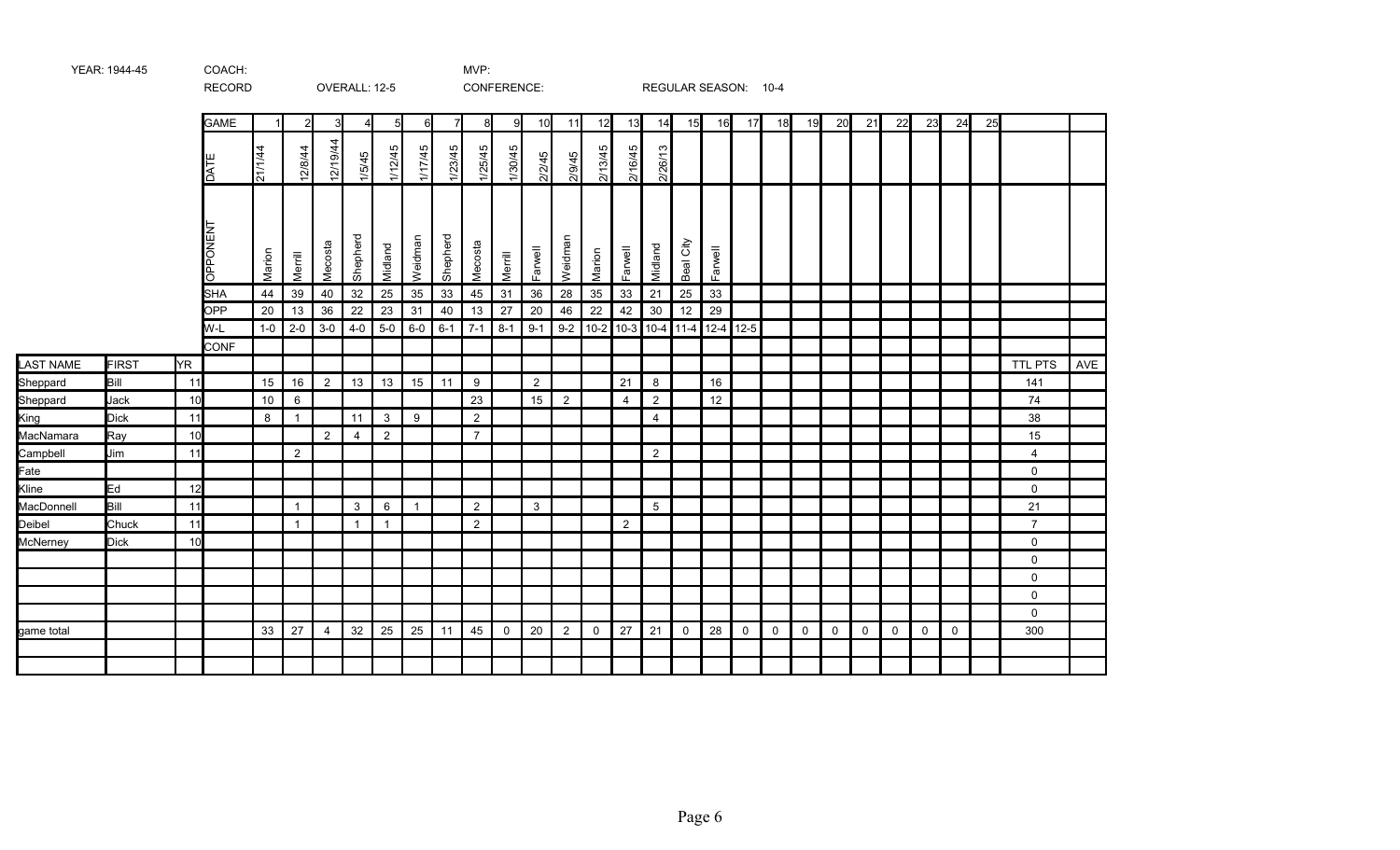|                    |              |     | RECORD          |                 |               |                          | OVERALL: |                |             |    |              | CONFERENCE: |    |                |                |             | <b>REGULAR SEASON:</b> |             |             |             |    |             |    |              |             |             |             |    |                |     |
|--------------------|--------------|-----|-----------------|-----------------|---------------|--------------------------|----------|----------------|-------------|----|--------------|-------------|----|----------------|----------------|-------------|------------------------|-------------|-------------|-------------|----|-------------|----|--------------|-------------|-------------|-------------|----|----------------|-----|
|                    |              |     | <b>GAME</b>     |                 | $\mathcal{P}$ |                          |          | 5 <sup>1</sup> | 6I          | 71 | 8            | 9           | 10 | 11             | 12             | 13          | 14                     | 15          | 16          | 17          | 18 | 19          | 20 | 21           | 22          | 23          | 24          | 25 |                |     |
|                    |              |     | DATE            |                 | 12/22/43      | 1/14/44                  |          |                |             |    |              |             |    | 3/2/44         | 3/6/44         |             |                        |             |             |             |    |             |    |              |             |             |             |    |                |     |
|                    |              |     | <b>OPPONENT</b> | Merrill         | Mecosta       | Reserves<br>$\mathsf{P}$ |          |                |             |    |              |             |    | Beal City      | Blanchard      |             |                        |             |             |             |    |             |    |              |             |             |             |    |                |     |
|                    |              |     | <b>SHA</b>      | 22              | 11            | 20                       |          |                |             |    |              |             |    | 41             | 25             |             |                        |             |             |             |    |             |    |              |             |             |             |    |                |     |
|                    |              |     | OPP             | 17              | 41            | 47                       |          |                |             |    |              |             |    | 16             | 30             |             |                        |             |             |             |    |             |    |              |             |             |             |    |                |     |
|                    |              |     | W-L             |                 |               |                          |          |                |             |    |              |             |    |                |                |             |                        |             |             |             |    |             |    |              |             |             |             |    |                |     |
|                    |              |     | <b>CONF</b>     |                 |               |                          |          |                |             |    |              |             |    |                |                |             |                        |             |             |             |    |             |    |              |             |             |             |    |                |     |
| <b>LAST NAME</b>   | <b>FIRST</b> | YR. |                 |                 |               |                          |          |                |             |    |              |             |    |                |                |             |                        |             |             |             |    |             |    |              |             |             |             |    | <b>TTL PTS</b> | AVE |
| <b>Fitzpatrick</b> | Jim          | 12  |                 | $6\phantom{.}6$ |               |                          |          |                |             |    |              |             |    |                |                |             |                        |             |             |             |    |             |    |              |             |             |             |    | 6              |     |
| Nowland            | Jim          | 12  |                 | $6\phantom{.}6$ |               | 10                       |          |                |             |    |              |             |    |                |                |             |                        |             |             |             |    |             |    |              |             |             |             |    | 16             |     |
| Naumes             | Johnie       | 12  |                 | $\mathbf{3}$    |               |                          |          |                |             |    |              |             |    | 10             | $\overline{4}$ |             |                        |             |             |             |    |             |    |              |             |             |             |    | 17             |     |
| Deibel             | Chuck        | 10  |                 | $\overline{2}$  |               |                          |          |                |             |    |              |             |    |                | $\overline{1}$ |             |                        |             |             |             |    |             |    |              |             |             |             |    | 3              |     |
| MacDonnell         | Bill         | 10  |                 | $\overline{1}$  |               |                          |          |                |             |    |              |             |    | $\mathbf 5$    | $\overline{2}$ |             |                        |             |             |             |    |             |    |              |             |             |             |    | 8              |     |
| <b>Fitzgerald</b>  | Bill         | 12  |                 | $\overline{4}$  |               |                          |          |                |             |    |              |             |    |                |                |             |                        |             |             |             |    |             |    |              |             |             |             |    | $\overline{4}$ |     |
| King               | Dick         | 10  |                 |                 |               |                          |          |                |             |    |              |             |    | 6              | $\overline{2}$ |             |                        |             |             |             |    |             |    |              |             |             |             |    | 8              |     |
| Sheppard           | Jack         | 9   |                 |                 |               |                          |          |                |             |    |              |             |    | $\overline{c}$ | 6              |             |                        |             |             |             |    |             |    |              |             |             |             |    | 8              |     |
| Sheppard           | Bill         | 10  |                 |                 |               |                          |          |                |             |    |              |             |    | 5              | 10             |             |                        |             |             |             |    |             |    |              |             |             |             |    | 15             |     |
| Ki?                |              |     |                 |                 |               |                          |          |                |             |    |              |             |    | 4              |                |             |                        |             |             |             |    |             |    |              |             |             |             |    | 4              |     |
| MacNamara          | Ray          | -9  |                 |                 |               |                          |          |                |             |    |              |             |    | 3              |                |             |                        |             |             |             |    |             |    |              |             |             |             |    | 3              |     |
|                    |              |     |                 |                 |               |                          |          |                |             |    |              |             |    |                |                |             |                        |             |             |             |    |             |    |              |             |             |             |    | $\mathsf{O}$   |     |
|                    |              |     |                 |                 |               |                          |          |                |             |    |              |             |    |                |                |             |                        |             |             |             |    |             |    |              |             |             |             |    | $\mathbf 0$    |     |
|                    |              |     |                 |                 |               |                          |          |                |             |    |              |             |    |                |                |             |                        |             |             |             |    |             |    |              |             |             |             |    | $\mathbf 0$    |     |
| game total         |              |     |                 | 22              | 0             | 10                       | 0        | $\mathbf 0$    | $\mathbf 0$ | 0  | $\mathsf{O}$ | $\mathbf 0$ | 0  | 35             | 25             | $\mathbf 0$ | $\mathbf 0$            | $\mathbf 0$ | $\mathbf 0$ | $\mathbf 0$ | 0  | $\mathbf 0$ | 0  | $\mathsf{O}$ | $\mathbf 0$ | $\mathbf 0$ | $\mathbf 0$ |    | 92             |     |
|                    |              |     |                 |                 |               |                          |          |                |             |    |              |             |    |                |                |             |                        |             |             |             |    |             |    |              |             |             |             |    |                |     |

To Coleman 2/25 to finish ten game schedule

YEAR: 1943-44 COACH: COACH: MVP:

Nowland enlisted in Navy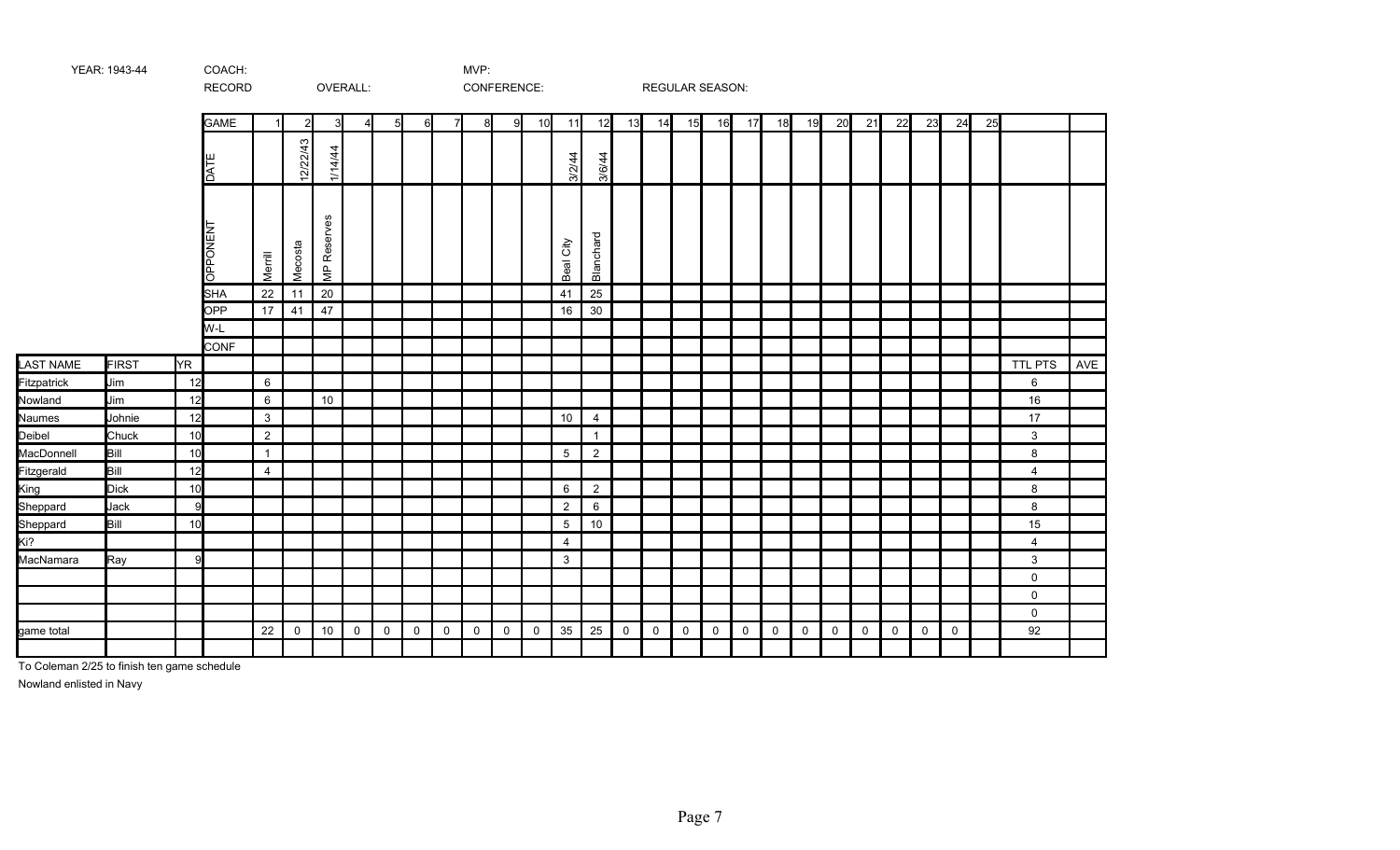|                  |              |           | RECORD             |                |                 |             | OVERALL:       |                 |             |                     | CONFERENCE: |         |         |          |           |                |             | REGULAR SEASON: |                |                |             |              |             |             |             |             |             |    |                |     |
|------------------|--------------|-----------|--------------------|----------------|-----------------|-------------|----------------|-----------------|-------------|---------------------|-------------|---------|---------|----------|-----------|----------------|-------------|-----------------|----------------|----------------|-------------|--------------|-------------|-------------|-------------|-------------|-------------|----|----------------|-----|
|                  |              |           | <b>GAME</b>        |                |                 | 3           | 4              | $5\blacksquare$ | 6           | 71                  | 8           | 9       | 10      | 11       | 12        | 13             | 14          | 15              | 16             | 17             | 18          | 19           | 20          | 21          | 22          | 23          | 24          | 25 |                |     |
|                  |              |           | DATE               | 12/11/42       | 12/18/42        |             |                |                 | 2/2/43      |                     |             | 2/10/43 | 2/11/43 | 2/19/43  | 2/23/43   | 3/3/43         |             |                 |                |                |             |              |             |             |             |             |             |    |                |     |
|                  |              |           | OPPONENT           | Weidman        | Fawell          |             | Shepherd       | <b>MPHS</b>     | Blanchard   | <b>MPHS</b>         | Farwell     | Weidman | Farwell | Shepherd | Blanchard | <b>MPHS</b>    |             | Blanchard       |                |                |             |              |             |             |             |             |             |    |                |     |
|                  |              |           | <b>SHA</b>         | 16             | 26              |             | 42             | 13              | 23          | 25                  | 36          | 58      | 36      | 50       | 38        | $30\,$         |             | 24              |                |                |             |              |             |             |             |             |             |    |                |     |
|                  |              |           | <b>OPP</b>         | 15             | 17              |             | 23             | 15              | 25          | 19                  | 22          | 40      | 22      | 26       | 37        | 32             |             | 27              |                |                |             |              |             |             |             |             |             |    |                |     |
|                  |              |           | W-L<br><b>CONF</b> | $1-0$          | $2 - 0$         |             | $5-0$          |                 |             |                     |             |         |         |          |           |                |             |                 |                |                |             |              |             |             |             |             |             |    |                |     |
| <b>LAST NAME</b> | <b>FIRST</b> | <b>YR</b> |                    |                |                 |             |                |                 |             |                     |             |         |         |          |           |                |             |                 |                |                |             |              |             |             |             |             |             |    | <b>TTL PTS</b> | AVE |
| Cascarelli       | Andy         | 12        |                    |                | $5\overline{)}$ |             | $\overline{7}$ |                 |             |                     |             |         |         | 15       |           |                |             | 6               |                |                |             |              |             |             |             |             |             |    | 33             |     |
| Lynch            | <b>Dick</b>  | 12        |                    | $\overline{1}$ | $10$            |             |                |                 |             |                     |             |         | 8       |          |           |                |             |                 |                |                |             |              |             |             |             |             |             |    | 19             |     |
| Nowland          | Jim          | 11        |                    | 9              | 12              |             | $6\phantom{1}$ |                 |             |                     |             | 20      | 12      |          | 9         | $\overline{7}$ |             |                 |                |                |             |              |             |             |             |             |             |    | 75             |     |
| Connors          | Llyod (Red)  | 12        |                    | $\overline{2}$ | $\mathbf{3}$    |             |                |                 |             |                     |             |         |         |          |           | 8              |             |                 |                |                |             |              |             |             |             |             |             |    | 13             |     |
| Hackett          | Pat          | 12        |                    | $\overline{4}$ | $\overline{2}$  |             |                |                 |             |                     |             |         |         |          |           |                |             |                 |                |                |             |              |             |             |             |             |             |    | 6              |     |
| Bill             | Sheppard     | 9         |                    |                |                 |             | 13             |                 |             |                     |             | 11      |         | 10       |           |                |             |                 |                |                |             |              |             |             |             |             |             |    | 34             |     |
| MacDonnell       | Don          | 12        |                    |                | $\overline{2}$  |             |                |                 |             |                     |             |         |         |          |           |                |             |                 |                |                |             |              |             |             |             |             |             |    | $\overline{2}$ |     |
|                  |              |           |                    |                |                 |             |                |                 |             |                     |             |         |         |          |           |                |             |                 |                |                |             |              |             |             |             |             |             |    | 0              |     |
|                  |              |           |                    |                |                 |             |                |                 |             |                     |             |         |         |          |           |                |             |                 |                |                |             |              |             |             |             |             |             |    | $\mathsf{O}$   |     |
|                  |              |           |                    |                |                 |             |                |                 |             |                     |             |         |         |          |           |                |             |                 |                |                |             |              |             |             |             |             |             |    | 0              |     |
|                  |              |           |                    |                |                 |             |                |                 |             |                     |             |         |         |          |           |                |             |                 |                |                |             |              |             |             |             |             |             |    | $\mathsf{O}$   |     |
|                  |              |           |                    |                |                 |             |                |                 |             |                     |             |         |         |          |           |                |             |                 |                |                |             |              |             |             |             |             |             |    | $\mathbf 0$    |     |
|                  |              |           |                    |                |                 |             |                |                 |             |                     |             |         |         |          |           |                |             |                 |                |                |             |              |             |             |             |             |             |    | $\mathbf 0$    |     |
| game total       |              |           |                    | 16             | 34              | $\mathbf 0$ | 26             | $\mathsf 0$     | $\mathsf 0$ | $\mathsf{O}\xspace$ | $\mathsf 0$ | 31      | 20      | 25       | 9         | 15             | $\mathbf 0$ | 6               | $\overline{0}$ | $\overline{0}$ | $\mathbf 0$ | $\mathsf{O}$ | $\mathbf 0$ | $\mathbf 0$ | $\mathbf 0$ | $\mathsf 0$ | $\mathsf 0$ |    | 182            |     |
|                  |              |           |                    |                |                 |             |                |                 |             |                     |             |         |         |          |           |                |             |                 |                |                |             |              |             |             |             |             |             |    |                |     |

Coaches Lucien Bartnick and Jim Vanderhull left for Navy in February

YEAR: 1942-43 COACH: Jerry Campbell MVP: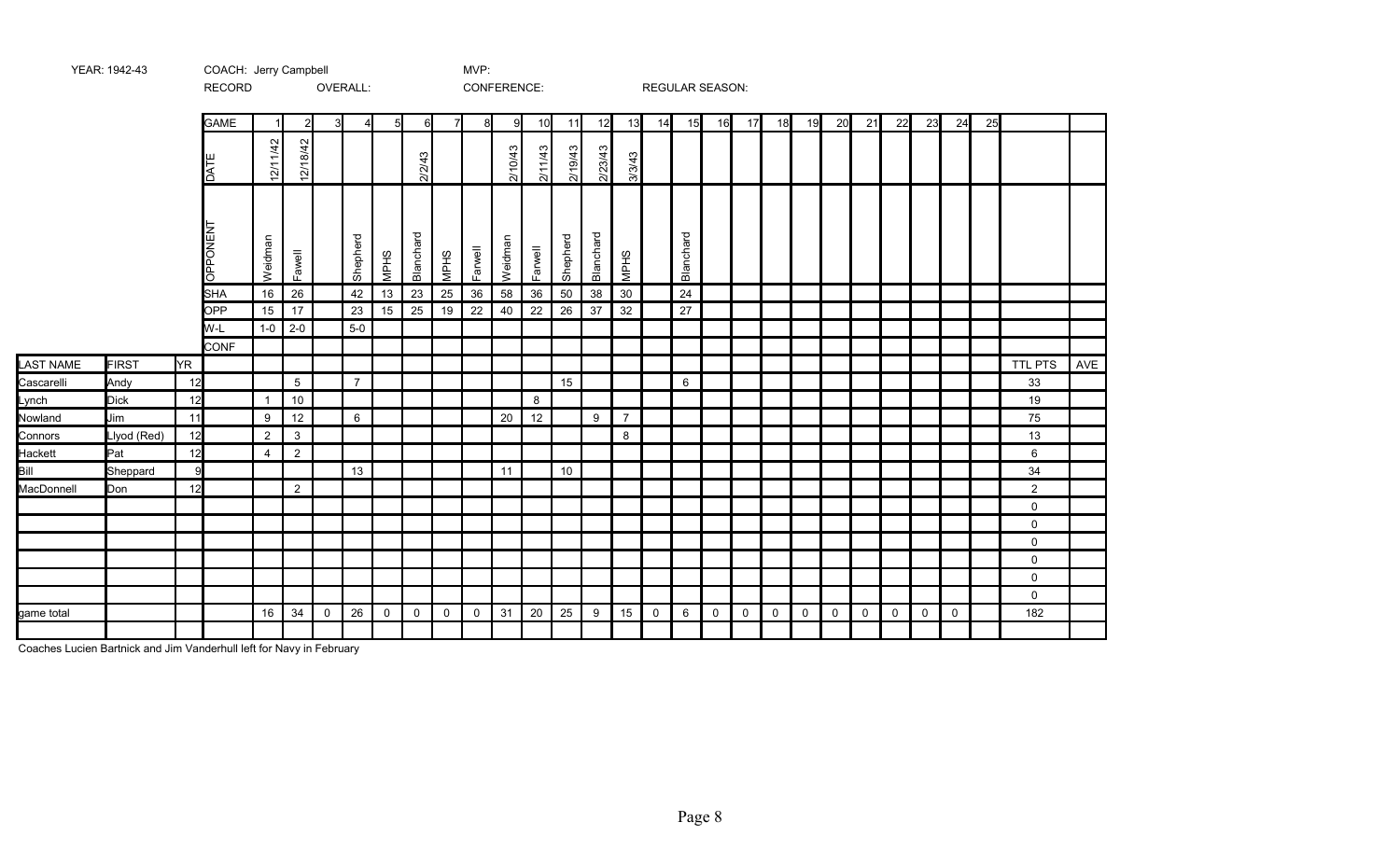|                  |              |      | <b>RECORD</b>      |                |                    |                    | OVERALL: 6-9   |                  |                |                |                 |                          | CONFERENCE: 2-8 |                         |                |           |    |    |    | REGULAR SEASON: 5-8 |    |    |    |              |    |    |    |    |             |     |
|------------------|--------------|------|--------------------|----------------|--------------------|--------------------|----------------|------------------|----------------|----------------|-----------------|--------------------------|-----------------|-------------------------|----------------|-----------|----|----|----|---------------------|----|----|----|--------------|----|----|----|----|-------------|-----|
|                  |              |      | <b>GAME</b>        |                | 2                  | 3                  | 4              | 51               | 6I             | 7              | 8               | -91                      | 10              | 11                      | 12             | 13        | 14 | 15 | 16 | 17                  | 18 | 19 | 20 | 21           | 22 | 23 | 24 | 25 |             |     |
|                  |              |      | <b>TAC</b>         | 12/19/41       | 1/6/42             | 1/9/42             | 1/13/42        | 1/16/42          | 1/23/42        | 1/30/42        | 2/6/42          | 2/10/42                  | 2/13/42         | 2/24/42                 | 3/6/42         | 3/7/42    |    |    |    |                     |    |    |    |              |    |    |    |    |             |     |
|                  |              |      | <b>LN3NOddO</b>    | Blanchard      | BC St James        | Essexville St John | Saginaw St Joe | BC St Joe        | Blanchard      | BC St James    | BC St Mary      | <u>g</u><br>ö<br>Saginaw | Beal City       | St John<br>Essexville ' | ۾<br>Blanchard | Farwell-D |    |    |    |                     |    |    |    |              |    |    |    |    |             |     |
|                  |              |      | <b>SHA</b>         | 24             | 13                 | 24                 | 17             | $16\,$           | 28             | 24             | 18              | 21                       | 37              | 23                      | 24             | 29        |    |    |    |                     |    |    |    |              |    |    |    |    |             |     |
|                  |              |      | <b>OPP</b>         | 22             | 25                 | 29                 | 28             | 11               | 23             | 39             | 31              | 26                       | 25              | 25                      | 20             | 31        |    |    |    |                     |    |    |    |              |    |    |    |    |             |     |
|                  |              |      | W-L<br><b>CONF</b> | $1-0$          | $1 - 1$<br>$0 - 1$ | $1 - 2$<br>$0 - 2$ | $1 - 3$        | $2-3$<br>$1 - 3$ | $3-3$          | $3-4$          | $3-5$           | $3-6$<br>$1 - 6$         | $4 - 6$         | $4 - 7$<br>$1 - 7$      | $6 - 8$        | $6-9$     |    |    |    |                     |    |    |    |              |    |    |    |    |             |     |
| <b>LAST NAME</b> | <b>FIRST</b> | lYR. |                    |                |                    |                    | $0 - 3$        |                  |                | $1 - 4$        | $1 - 5$         |                          |                 |                         |                |           |    |    |    |                     |    |    |    |              |    |    |    |    | TTL PTS     | AVE |
| Nowland          | Jim          | 10   |                    | 10             | $5^{\circ}$        | 11                 | $\overline{4}$ | $\mathbf{1}$     | $6\phantom{1}$ | $\overline{2}$ |                 |                          |                 |                         |                |           |    |    |    |                     |    |    |    |              |    |    |    |    | 39          |     |
| Hackett          | Pat          | 11   |                    | $\overline{4}$ |                    | 3                  | $\overline{2}$ | $\overline{2}$   | 4              | 4              | 9               | $\overline{2}$           | 4               |                         |                |           |    |    |    |                     |    |    |    |              |    |    |    |    | 34          |     |
| Fitzpatrick      | Jack         | 12   |                    | 4              | $\overline{4}$     | $\overline{4}$     | 6              | $\overline{4}$   | $\overline{7}$ | 8              | $\overline{2}$  | 13                       | 16              | $\overline{7}$          |                |           |    |    |    |                     |    |    |    |              |    |    |    |    | 75          |     |
| Connors          | Lloyd (Red)  | 11   |                    | $\overline{2}$ | $\overline{4}$     | $\overline{2}$     |                |                  | 4              |                |                 |                          | 5               | $\mathbf{3}$            |                |           |    |    |    |                     |    |    |    |              |    |    |    |    | 20          |     |
| MacDonnell       | Don          | 11   |                    | $\overline{2}$ |                    |                    |                |                  | $\overline{4}$ |                | $5\phantom{.0}$ | 6                        | $\overline{4}$  | 6                       |                |           |    |    |    |                     |    |    |    |              |    |    |    |    | 27          |     |
| Lynch            | <b>Dick</b>  | 11   |                    |                |                    |                    |                |                  |                |                |                 |                          |                 |                         |                |           |    |    |    |                     |    |    |    |              |    |    |    |    | $\mathbf 0$ |     |
| Cascarelli       | Andy         | 11   |                    |                |                    |                    |                |                  |                |                |                 |                          |                 |                         |                |           |    |    |    |                     |    |    |    |              |    |    |    |    | $\mathbf 0$ |     |
| Carey            | Jack         | 12   |                    |                |                    |                    |                |                  |                |                |                 |                          |                 |                         |                |           |    |    |    |                     |    |    |    |              |    |    |    |    | $\mathbf 0$ |     |
|                  |              |      |                    |                |                    |                    |                |                  |                |                |                 |                          |                 |                         |                |           |    |    |    |                     |    |    |    |              |    |    |    |    | 0           |     |
|                  |              |      |                    |                |                    |                    |                |                  |                |                |                 |                          |                 |                         |                |           |    |    |    |                     |    |    |    |              |    |    |    |    | $\mathbf 0$ |     |
|                  |              |      |                    |                |                    |                    |                |                  |                |                |                 |                          |                 |                         |                |           |    |    |    |                     |    |    |    |              |    |    |    |    | $\mathbf 0$ |     |
|                  |              |      |                    |                |                    |                    |                |                  |                |                |                 |                          |                 |                         |                |           |    |    |    |                     |    |    |    |              |    |    |    |    | $\mathbf 0$ |     |
| game total       |              |      |                    | 68             | 51                 | 73                 | 57             | 34               | 76             | 77             | 65              | 68                       | 91              | 64                      | 44             | 60        | 0  | 0  | 0  | 0                   | 0  | 0  | 0  | $\mathsf{O}$ | 0  | 0  | 0  |    | 828         |     |
|                  |              |      |                    |                |                    |                    |                |                  |                |                |                 |                          |                 |                         |                |           |    |    |    |                     |    |    |    |              |    |    |    |    |             |     |
|                  |              |      |                    |                |                    |                    |                |                  |                |                |                 |                          |                 |                         |                |           |    |    |    |                     |    |    |    |              |    |    |    |    |             |     |

Missing games against Bay City St Joe and Bay City St Mary

Valley Parochial League Northern Division: BC St Mike, BC St Joe, BC St James, Essexville St John, Sagianw St Joe Nowland operated on...

YEAR: 1941-42 COACH: MVP: Heinzelman